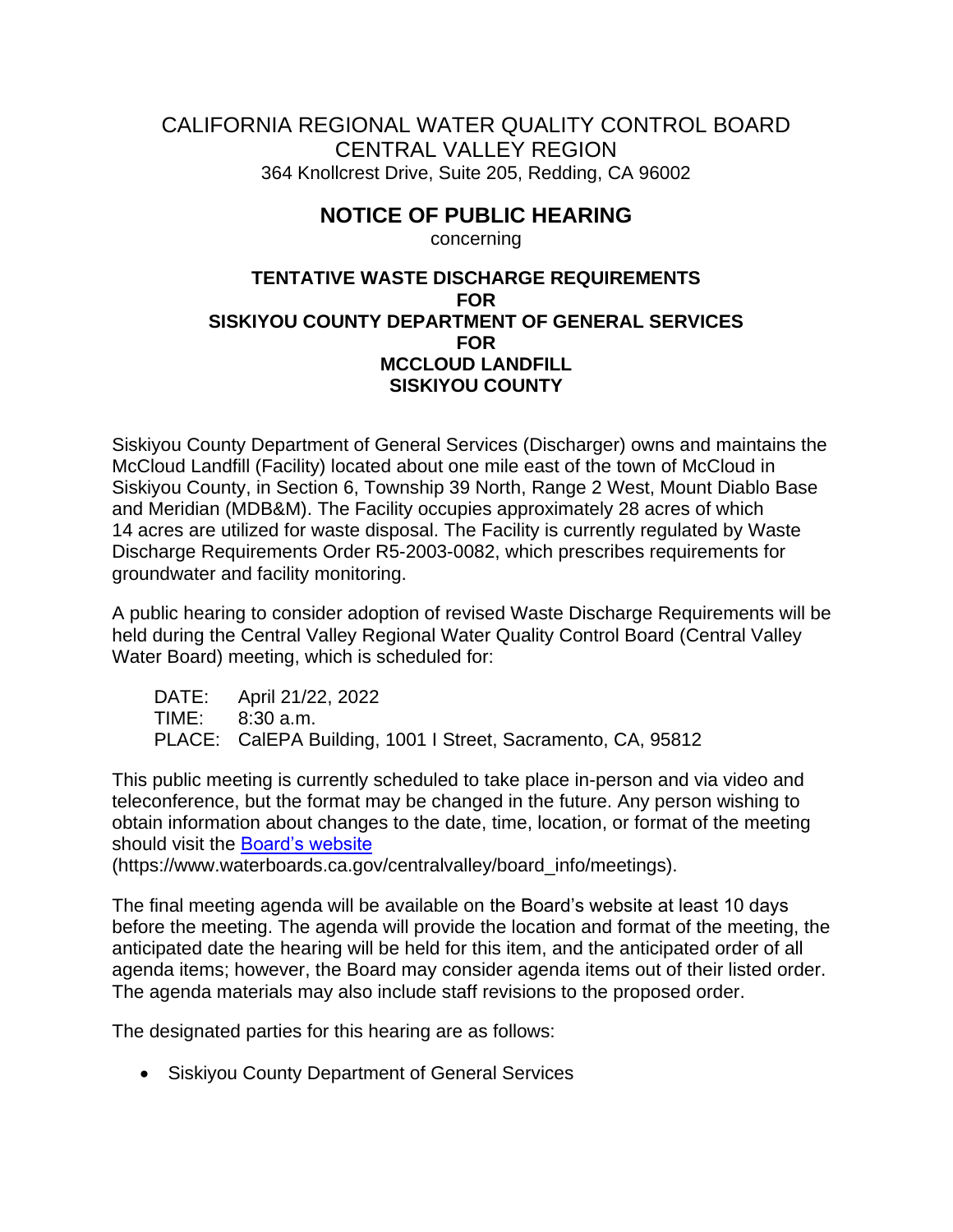NOTICE OF PUBLIC HEARING -2- MCCLOUD LANDFILL SISKIYOU COUNTY

Designated parties, but not interested persons, will have these rights: to call and examine witnesses; to cross-examine opposing witnesses; to impeach any witness; and to rebut the evidence against him or her. Central Valley Water Board staff will prepare the administrative record, and may present evidence, make an oral presentation and cross-examine opposing witnesses.

*Interested persons* may not cross-examine witnesses and will not be subject to crossexamination. Interested persons may submit evidence (e.g., photographs, eye-witness testimony, monitoring data) if the evidence is submitted in accordance with the deadlines for submitting evidence described below. Interested persons who present evidence may be subject to cross-examination. Interested persons may request status as a designated party for purposes of this hearing by submitting such request in writing to the Central Valley Water Board by 5:00 p.m. on **3 March 2022**. The request must explain the basis for status as a designated party and in particular how the person is affected by the discharge.

The tentative Waste Discharge Requirements were issued on **31 January 2022**. Persons wishing to comment on this item must submit testimony, evidence, if any, and/or comments in writing to the Central Valley Water Board no later than by 5:00 p.m. on **3 March 2022**. Written materials submitted after 5:00 p.m. on the above date will not be accepted and will not be incorporated into the administrative record absent a ruling by the Central Valley Water Board Chair. A party requesting to submit late materials must demonstrate good cause for the late submission, and the Central Valley Water Board Chair must find that the late submission would not prejudice the Central Valley Water Board or any designated party.

All designated parties and interested persons may speak at the Central Valley Water Board meeting and are expected to orally summarize their written submittals. Oral testimony and cross examination will be limited in time by the Central Valley Water Board Chair. Both designated parties and interested persons may be asked to respond to clarifying questions from Central Valley Water Board members, counsel staff or others, at the discretion of the Central Valley Water Board.

Anyone having questions on the tentative Waste Discharge Requirements should contact Patrick DeCarvalho at (530) 224-4786 or by email at [Patrick.DeCarvalho@waterboards.ca.gov.](mailto:Patrick.DeCarvalho@waterboards.ca.gov) Interested parties may download the [Tentative](http://www.waterboards.ca.gov/centralvalley/board_decisions/tentative%20orders/) Order and related documents from the Central Valley Water Board's Internet website at

(http://www.waterboards.ca.gov/centralvalley/board\_decisions/tentative orders/)

Copies of these documents can also be obtained by contacting or visiting the office of the Central Valley Water Board at 364 Knollcrest Drive, Suite 205, Redding, California, 96002, weekdays between 8:00 a.m. and 5:00 p.m. by appointment.